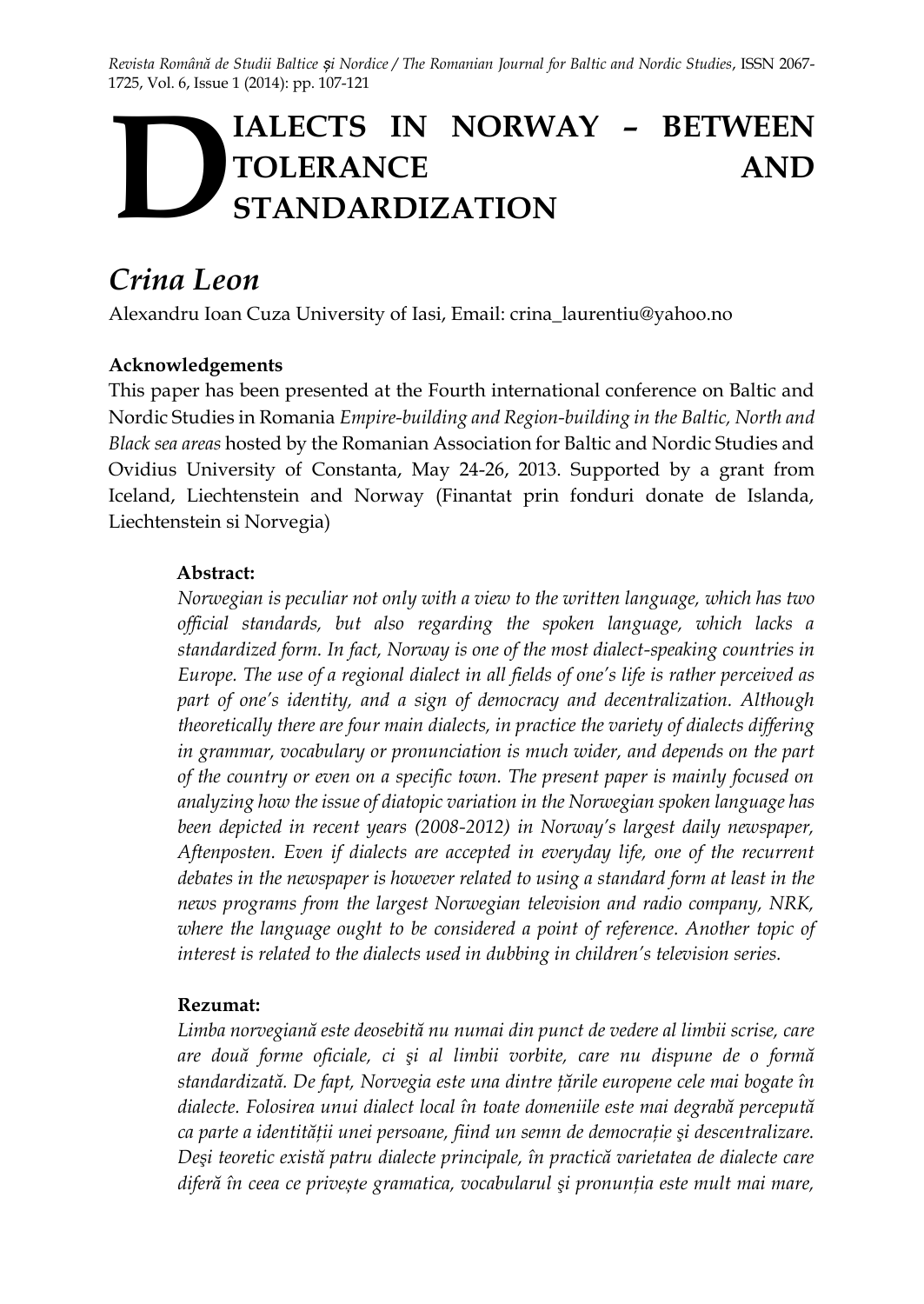*depinzând de o anumită regiune a ţării sau chiar de un anumit oraş. Lucrarea de faţă este axată în principal pe analiza modului în care problematica variaţiei diatopice din limba norvegiană vorbită a fost înfăţişată în ultimii ani (2008-2012) în cel mai mare cotidian al Norvegiei, Aftenposten. Chiar dacă dialectele sunt acceptate în viaţa de zi cu zi, una dintre dezbaterile periodice din ziar este însă legată de folosirea unei variante standard cel puţin în programele de ştiri de la cea mai mare companie norvegiană de radio și televiziune, NRK, unde limba ar trebui să fie considerată un punct de referinţă. Un alt subiect de interes este legat de dialectele folosite în dublaj în serialele de televiziune pentru copii.*

**Keywords**: Norwegian dialects, linguistic standardization, *Aftenposten*, language in mass-media

# **Introduction**

The linguistic situation in Norway is quite peculiar, because the language has two official and literary written forms: Bokmål (Book Language, which is a Norwegianized variant of Danish and is the most common standard form) and Nynorsk (New Norwegian, which developed from the old Norwegian dialects). Nowadays Bokmål is used by 85% of the population and Nynorsk by 15%1.

The spoken language, on the other hand, comprises four major dialects (*vestnorsk*/West Norwegian, *østnorsk*/East Norwegian, *trøndersk*/Trøndelag Norwegian and *nordnorsk*/North Norwegian)<sup>2</sup> and a multitude of mutually understandable minor ones. Interestingly enough, Europe's three richest countries regarding per capita income (Luxemburg, Norway and Switzerland) are dialect-speaking, and most Norwegians speak the dialect they have grown up with.

The wide range of dialects spoken by Norwegians represents a mark of equality and democracy. "As the dialect is a deeply integrated part of their identity it is normally regarded to be too important to be changed."<sup>3</sup> People are allowed to speak their own dialect in all fields. Dialect is accepted on

 $\overline{a}$ 

<sup>1</sup> Olaf Husby (ed.), Tore Høyte, et al., *An Introduction to Norwegian Dialects*, foreword by Peter Trudgill, (Trondheim: Tapir Academic Press, 2008), 16.

<sup>2</sup> See Eskil Hanssen, *Dialekter i Norge*, (Bergen: Fagbokforlaget, 2012)*,* 12*.*

<sup>3</sup> Husby, *An Introduction,* 12.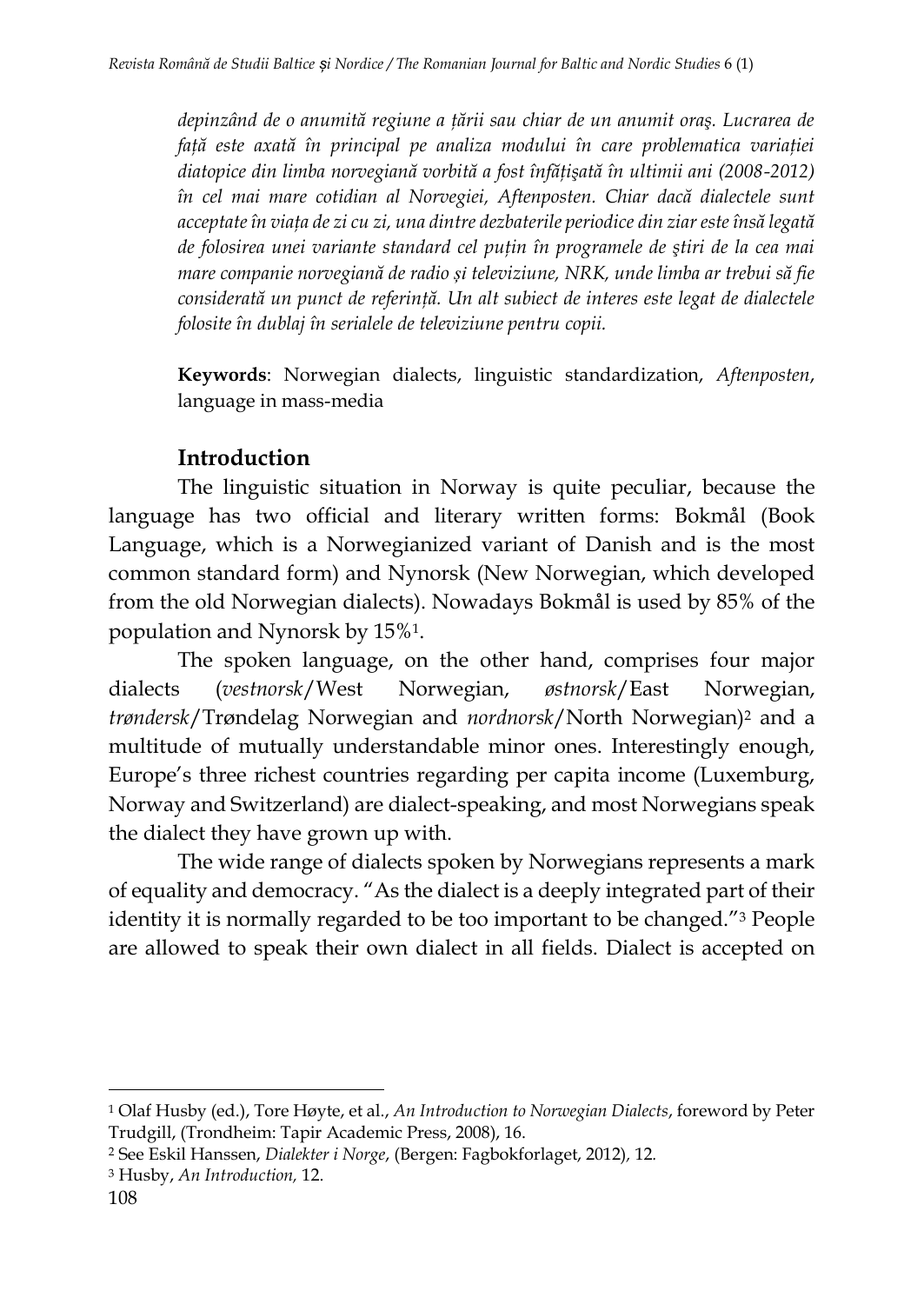television, on the radio, in literature<sup>4</sup>, in education, in politics. That is why, even if dialects tend to change, they will probably never die out.

Consequently, foreigners who use Norwegian have to be able to understand many variants of the spoken language. This may become very frustrating because most textbooks are written in Bokmål, and foreigners are taught spoken Bokmål during Norwegian courses unlike native Norwegians who are not taught a spoken norm related to one of the two official written standards. If during the courses for foreigners native teachers speak Bokmål5, otherwise, even the Education Act encourages the teacher to pay attention to the pupils' home dialect and not to try to make them abandon it<sup>6</sup>. That is why, understanding the different forms of the spoken Norwegian takes time and much more effort than in the case of other foreign languages which have a standardized spoken variant. This standardized spoken variant would be a variety developed in general in close relationship with the written form, and would be "an idea in the mind rather than a reality – a set of abstract norms to which actual usage will conform to a greater or lesser extent"7. On the other hand, "The [Standard Language Ideology] leads to a general intolerance towards linguistic variation, and non-standard varieties in particular are regarded as 'undesirable' and 'deviant'".<sup>8</sup>

# **Diatopic variation**

Although in the paper "Standardtalemål? Naturligvis! En argumentasjon *for* eksistensen av et norsk standardtalemål" Brit Mæhlum argues for the existence of a spoken standard in Norway and makes reference to several terms used for the standardized norm: standard East Norwegian (*standard østnorsk*), South-Eastern Norwegian spoken standard (*sørøstnorsk standardtalemål*), educated East Norwegian (*dannet østnorsk*),

<sup>4</sup> The issue of *Aftenposten*, January 30, 2012, makes reference for instance to Ove Røsbak, a contemporary [Norwegian](http://en.wikipedia.org/wiki/Norwegian_language) poet, novelist, biographer and children's writer, who has written in the Ringsaker dialect*.*

<sup>5</sup> Spoken Bokmål may have prosodic varieties different from the variety spoken in Oslo, which belongs to Central East Norwegian.

<sup>6</sup> See Husby, *An Introduction*, 16.

<sup>7</sup> James Milroy & L. Milroy, *Authority in Language. Investigating Standard English* (New York: Routledge, 1985), 23, quoted in Brit Mæhlum, "Standardtalemål? Naturligvis! En argumentasjon *for* eksistensen av et norsk standardtalemål," *Norsk Lingvistisk Tidsskrift* 27, hefte 1 (2009): 9.

<sup>8</sup> Joan Swann et al. *A Dictionary of Sociolinguistics* (Edinburgh: Edinburgh University Press, 2004), 296, quoted in Mæhlum, "Standardtalemål?", 15.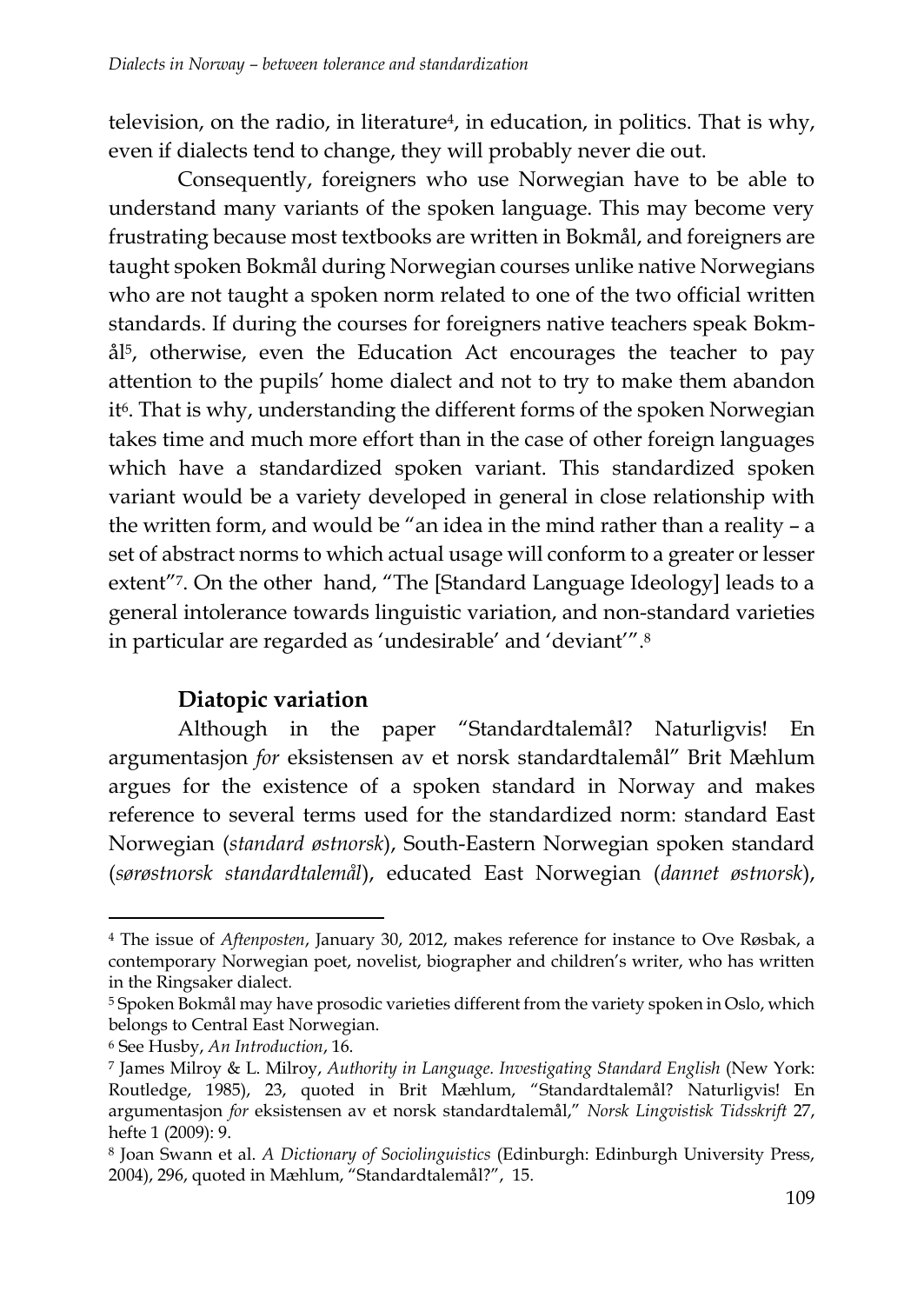spoken Bokmål (*talt bokmål*) <sup>9</sup>, the simple fact that not only one term is used would mean that in fact this standard is not real, but rather mental as shown above. Anyway, from the point of view of an outsider the use of a spoken standard is not clearly perceived.

Since all variants of the modern language have their origin in Old Norse (*norrønt*), this helps Norwegians understand one another even when they do not speak alike. Different variants of the spoken language emerged because of the different changes undergone by the language in different parts of the country. The people's isolated settlements and solitary way of living also favored preserving one's way of speaking. Moreover, the language has transformed continuously, and changed from one generation to the other, also within the same family, due to human contact.

On the whole, dialects in Norway imply differences at the phonetic level (such as those implying monophthongization, apocope, retroflex flap/thick l, palatalization, placing the main stress), at the lexical level (regarding for instance the personal pronoun, first person, the nominative case or the negation word "not"), and at the morphological level with a view to the definitive form of feminine nouns in the singular, the use of the dative case etc.



### Figure 1. Map of major Nowegian dialects

(**Source:** *Wikipedia, The Free Encyclopedia*, s.v. "File:Norwegian dialects.PNG", http://en.wikipedia.org/wiki/File:Norwegian\_dialects.PNG (accessed January 15, 2013)

l <sup>9</sup> See Mæhlum, "Standardtalemål?", 14.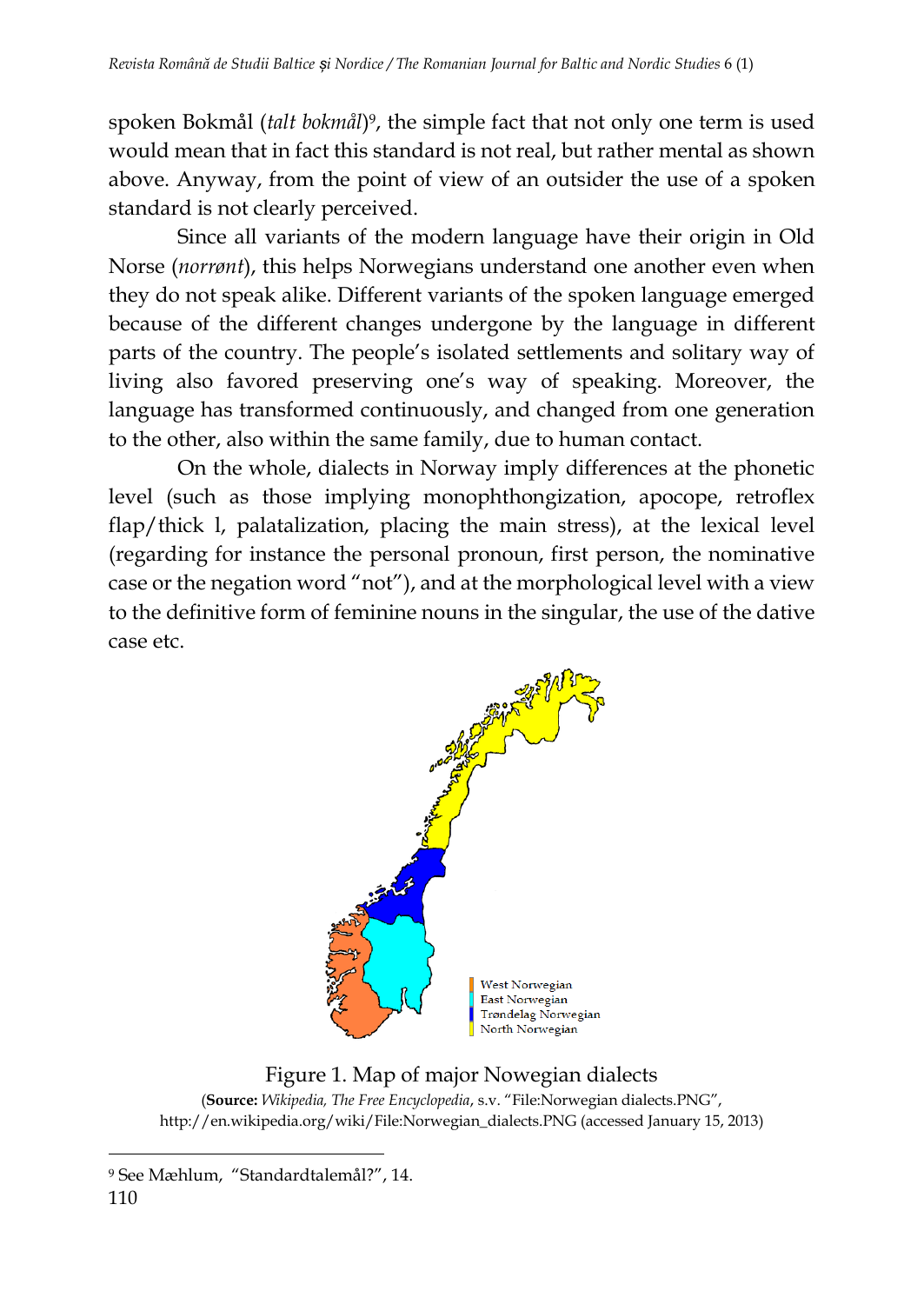So as to point out some differences between Norwegian dialects and a so-called standardized norm, we used a database including transcriptions and recordings of 54 Norwegian dialects<sup>10</sup>. These ones all refer to the same story *The North Wind and the Sun*/*Nordavinden og sola*. People from different parts of Norway were asked to read the text below, and starting from it we chose to discuss two dialects and some of their peculiarities: the first dialect is from Trondheim (Trøndelag Norwegian, part of Eastern dialects) and the second one from Tromsø (North Norwegian, part of Western dialects).

Original text: *Nordavinden og sola*

*Nordavinden og sola kjekla/kjeklet om kven/hvem av dei/dem som var den sterkaste/sterkeste. Da kom det en mann gåande/gående med en varm frakk på seg. Dei vart samde/De blei enige om at han/den som først kunne få mannen til å ta av seg frakken skulle gjelde for sterkare/sterkere enn den andre. Så blåste nordavinden av all si makt, men dess meir/mer han blåste, dess tettare/tettere trakk mannen frakken rundt seg, og til sist gav nordavinden opp. Da skein/skinte sola fram så godt og varmt, og straks tok mannen av seg frakken. Og så måtte nordavinden innrømme at sola var den sterkaste/sterkeste av dei/dem.* 

English translation of the text *The North Wind and the Sun*:

The North Wind and the Sun were disputing which was the stronger, when a traveler came along wrapped in a warm cloak. They agreed that the one who first succeeded in making the traveler take his cloak off should be considered stronger than the other. Then the North Wind blew as hard as he could, but the more he blew the more closely did the traveler fold his cloak around him; and at last the North Wind gave up the attempt. Then the Sun shined out warmly, and immediately the traveler took off his cloak. And so the North Wind was obliged to confess that the Sun was the stronger of the two. 11

I. Orthographic reproduction of the Trondheim dialect used: *noravinn å sola kjækla om væm a dæm sm va dn stærkeste. da kåm de n mann gåene me n varm frakk på sæ. dæm vart eni åm at han såm føsjt kuinn få mann te å ta a sæ* 

l

<sup>11</sup> *Wikipedia, The Free Encyclopedia*, s.v. "The North Wind and the Sun", http://en.wikipedia.org/wiki/The\_North\_Wind\_and\_the\_Sun (accessed November 2, 2012).

<sup>10</sup> The database may be accessed at the address [http://www.ling.hf.ntnu.no/nos.](http://www.ling.hf.ntnu.no/nos)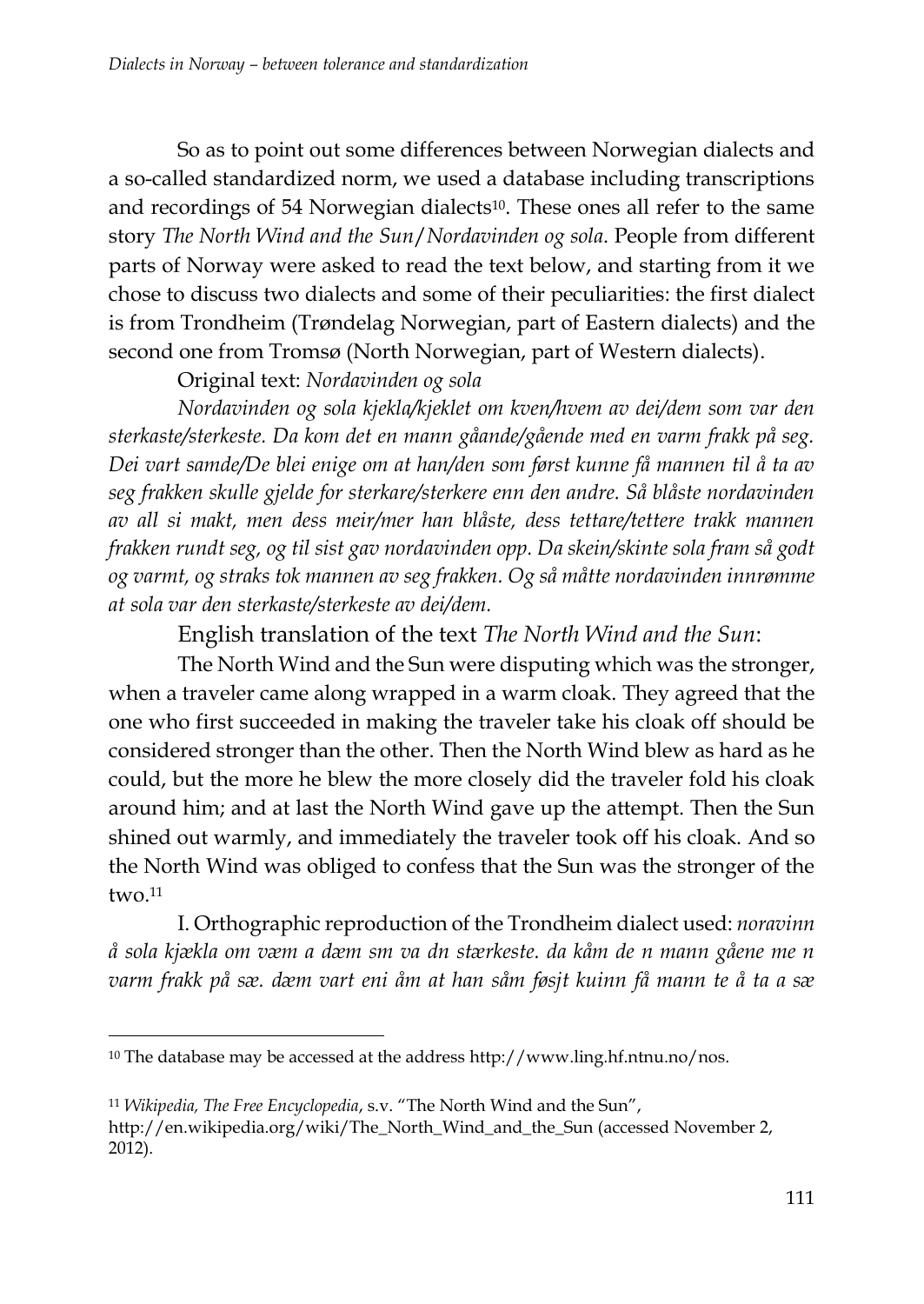*frakken va dn stærkestn a dæm. så blåst noravinn av all si makt å jo mer an blåst desto tettar trakk mann frakken runt sæ å te sjlutt så ga noravinn opp. da sjein sola fram så gått å varmt å straks tok mann a sæ frakken. å så mått noravinn innrøm at sola va dn stærkastn a dæm.* <sup>12</sup>

The user of the Trondheim dialect above is a representative dialect user born in 1969. The phonology of the Trøndelag Norwegian which is used is characterized by a phenomenon of lowering which affects short stressed front vowels. Thus "e" is pronounced  $\sqrt{\frac{g}{r}}$  /kjækla/ (were disputing), /væm/ (who), /dæm/ (them). The example /stærkastn/(strongest) also includes the definite ending /-n/ used for masculine and feminine forms for the adjective in the superlative when the noun is not used with the superlative. Apocope is another phenomenon typical of this dialect, referring in general to the loss of final "-e" in an unstressed position in the infinitive: /innrøm/ (admit) and comparative form of adjectives: /tettar/ (tighter). In rapid speech the article "en" (a) is abbreviated to  $/n/$ , the pronoun "han" (he) to  $\langle$  an $\rangle$ , the auxiliary verb "to be" in the past tense has the form  $\langle$  va $\rangle$ (was) instead of /var/. In Trondheim weak verbs such as "å blåse" (to blow) use the shortened form /blåst/ instead of /blåste/ for past tense. The form /te/ replaces the preposition "til" (to). The Trondheim dialect has four extra palatal consonants besides the two palatal sounds used in Central East Norwegian (Oslo area): see examples such as /kuinn/.

II. Orthographic reproduction of the Tromsø dialect used: *noravinn å sola krangla om kæm a dæm så va dn stærkeste. da kåm en mainn gåans me n varm frakk på se. di ble eni om at deinn såm føsjt kuinn få mainn te å ta a sæ frakken sku bi rægna såm den stærkeste a dæm. så blåste noravinnj a aill si makt. mæn jo mer ham blåste jo tættar trakk main frakke ruinnt se. å te sist mått noravinnj gi se. da sjinte sola fræm så gått å varnt at main straks måtte ta a sæ frakken. å så måtte noravinnj innjrømme at sola va deinn stærkeste a dæm.* **13**

 $\overline{a}$ 

**<sup>12</sup>** See *Institutt for språk- [og kommunikasjonsstudier, NTNU,](http://www.hf.ntnu.no/isk/)* "Dialektprøver fra Trondheim kommune*"*, http://www.ling.hf.ntnu.no/nos/?k=Trondheim (accessed October 20, 2012). **<sup>13</sup>** See *Institutt for språk- [og kommunikasjonsstudier, NTNU,](http://www.hf.ntnu.no/isk/)* "Dialektprøver fra Tromsø kommune", http://www.ling.hf.ntnu.no/nos/?k=Troms%F8 (accessed October 20, 2012).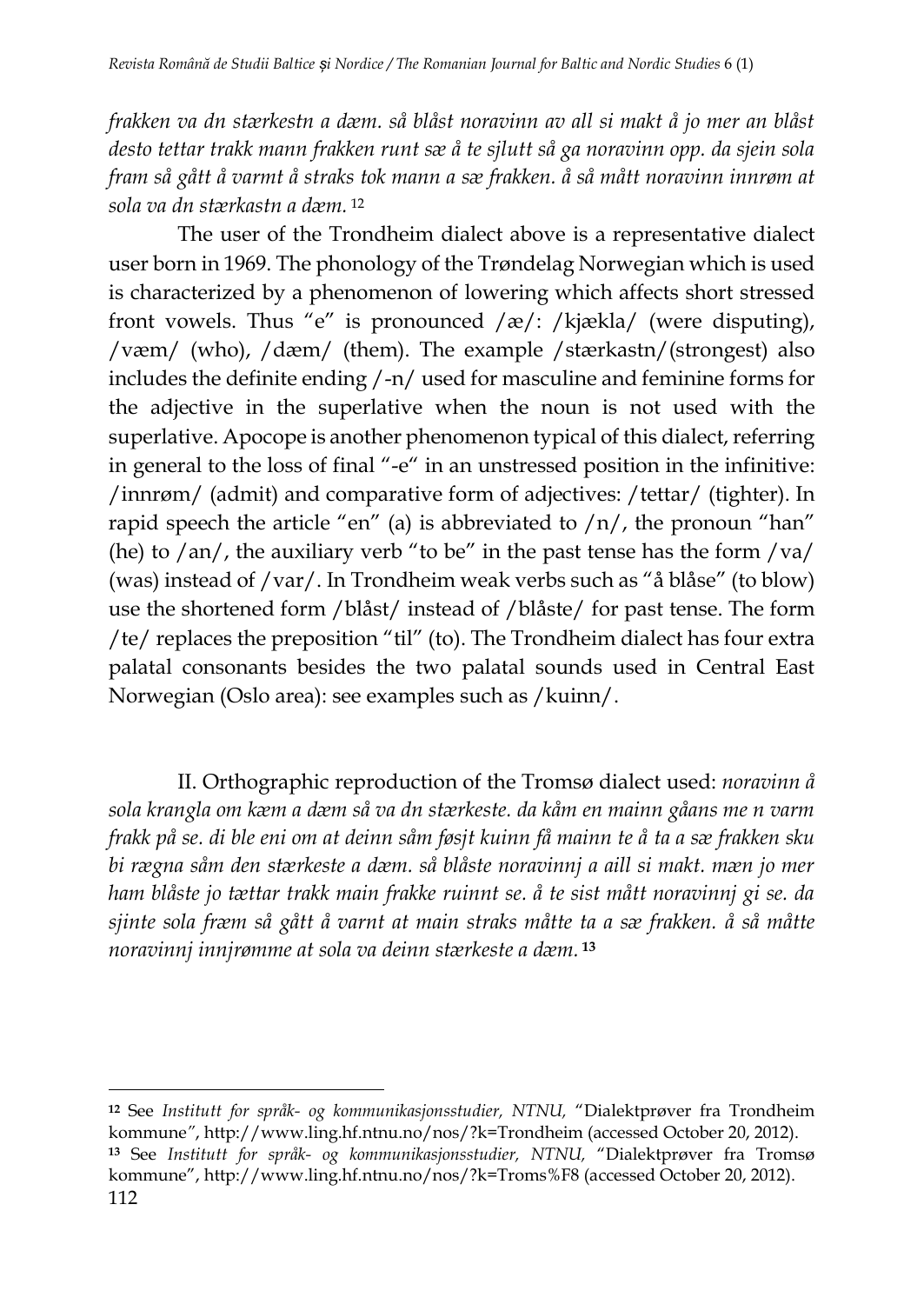The user of the Tromsø dialect above is a historian born in 1941, and also a representative dialect user. Among the peculiarities of this dialect, we may mention palatalization, which is used in examples such as /noravinnj/(North wind), /innjrømme/ (to admit), /aill/ (all), /mainn/ (man), /ruinnt/ (around), /deinn/ (the one). /Tættar/ (tighter) is both apocopated (final "-e" is dropped) and lowered ("e" is pronounced  $/\alpha$ ), /fræm/ (forward) and /mæn/ (but) are also lowered. /Varnt/ (warmly) is a local peculiarity instead of /varmt/, the reflexive form /sæ/ is used for "seg". The preposition "til" (to) is pronounced /te/, the question word "hvem" (who) has the pronuncation /kæm/. /føsjt/ (first) is pronounced with /sj/ instead of ordinary /s/.

# **Case study**

 $\overline{a}$ 

After paying attention to some peculiarities of two of the major Norwegian dialects, we will analyze in the following how dialects are perceived in different online issues of the Norwegian newspaper *Aftenposten*  (*The Evening Post*), in the period 2008-2012. The research in the present paper is based on a number of 15 articles. We chose *Aftenposten* since it is a leading conservative daily newspaper in Norway appreciated for serious journalism.

In 2009 there existed a debate in the newspaper regarding the responsibility which should be taken by the largest radio and television public broadcasting organization, *NRK* (the Norwegian Broadcasting Corporation) with a view to the spoken language used. Thus in the issue of October 30, 2009 the Norwegian philologists Finn-Erik Vinje, former language consultant for *NRK* and Sylfest Lomheim, former director of the Norwegian Language Council expressed their concern with regard to the linguistic use in the news transmissions from NRK. They considered that "in our linguistic society we must have a place where people can listen to spoken Nynorsk and spoken Bokmål and presume that what they hear can be normative"<sup>14</sup> [our translation].

Since there was no other place where one could hear the so-called standard language, Lomheim asked for it being used in news broadcasting. Vinje also missed "a point of reference with a view to the Norwegian spoken

<sup>14</sup> Cathrine Hellesøy, "NRK må ta språklig ansvar," *Aftenposten,* October 30, 2009, http://www.aftenposten.no/kultur/tv/--NRK-ma-ta-spraklig-ansvar-5588938.html. "vi i vårt språksamfunn må ha en plass hvor folk kan lytte til talt nynorsk og talt bokmål og regne med at det de hører, kan være retningsgivende".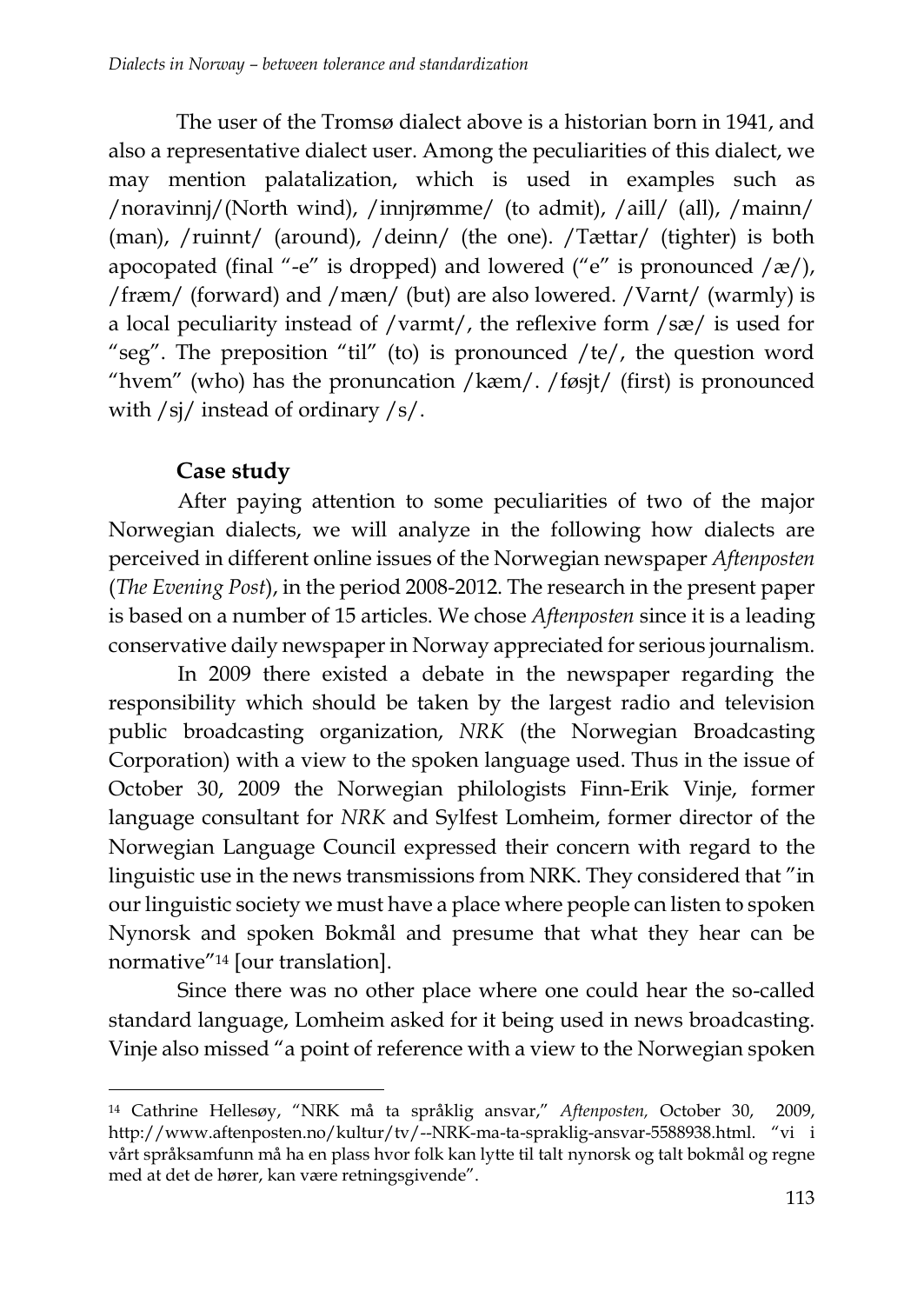language"<sup>15</sup> [our translation]. Despite the fact that there are rules in *NRK*, they seemed to be no longer followed. Use of a standard language in this institution had been a condition as a sign of respect for the listeners who had now to pay more attention to the form of the message transmitted than to its content. *NRK* broadcasts in both Bokmål and Nynorsk (at least 25% of the oral news is to be transmitted in Nynorsk). Besides language rules, there are also language consultants specialized in both Bokmål and Nynorsk working for *NRK*.

Finn-Erik Vinje criticized Hans-Tore Bjerkaas, the [Director-General](http://en.wikipedia.org/wiki/Director-General_of_the_NRK) of *NRK* since 2007, in the issue of October 28, 2009. Vinje also noticed a lack of consistency, as with the use of both forms "syv" and "sju" by the same newsreader for number 7 (which contradicts the language guidelines of the Norwegian language council, namely guideline 2.2).<sup>16</sup> Among the linguistic rules which are to be found on the website of the Norwegian Language Council, we may also mention guideline 1.1 referring to the use of official Bokmål or Nynorsk in news programs. However, dialect may be used in news stories, interviews or comments within the news broadcasting (guideline 1.2). At the same time, local dialects ought to be used in regional transmissions according to guideline 1.3.

On October 30, 2009, Ruth Vatvedt Fjeld, the language consultant within *NRK* replied that Norway did not have any official standardized spoken language and according to surveys 70% of the people agreed to the use of dialect in news broadcasting.

What is very interesting is that depending on the part of the country Norwegians come from, people have different perceptions on them. In television for instance the most serious characters speak East Norwegian. On the other hand, "if anything should be called a dialect, Trøndelag Norwegian ought to qualify for this designation in any case"<sup>17</sup> [our translation], and this dialect is considered as having the lowest status in films and children's programs on television. That is why, it is used in case of odd, slow and naive

<sup>15</sup> Ibid. "et referansepunkt for norsk talespråk".

<sup>16</sup> See *Språkrådet*, "Språkregler for NRK.", [http://www.sprakradet.no/nb-no/politikk](http://www.sprakradet.no/nb-no/politikk-fakta/spraakpolitikk/nrk/)[fakta/spraakpolitikk/nrk/](http://www.sprakradet.no/nb-no/politikk-fakta/spraakpolitikk/nrk/) (accessed February 2, 2013).

<sup>17</sup> Arne Torp, Berit Helene Dahl and Ingard Lundeby, *Språklinjer* (Oslo: Norsk Undervisningsforlag, 1993), 151. "Dersom noko skal kallast dialekt, bør vel i alle fall trøndersk kvalifisere til denne nemninga".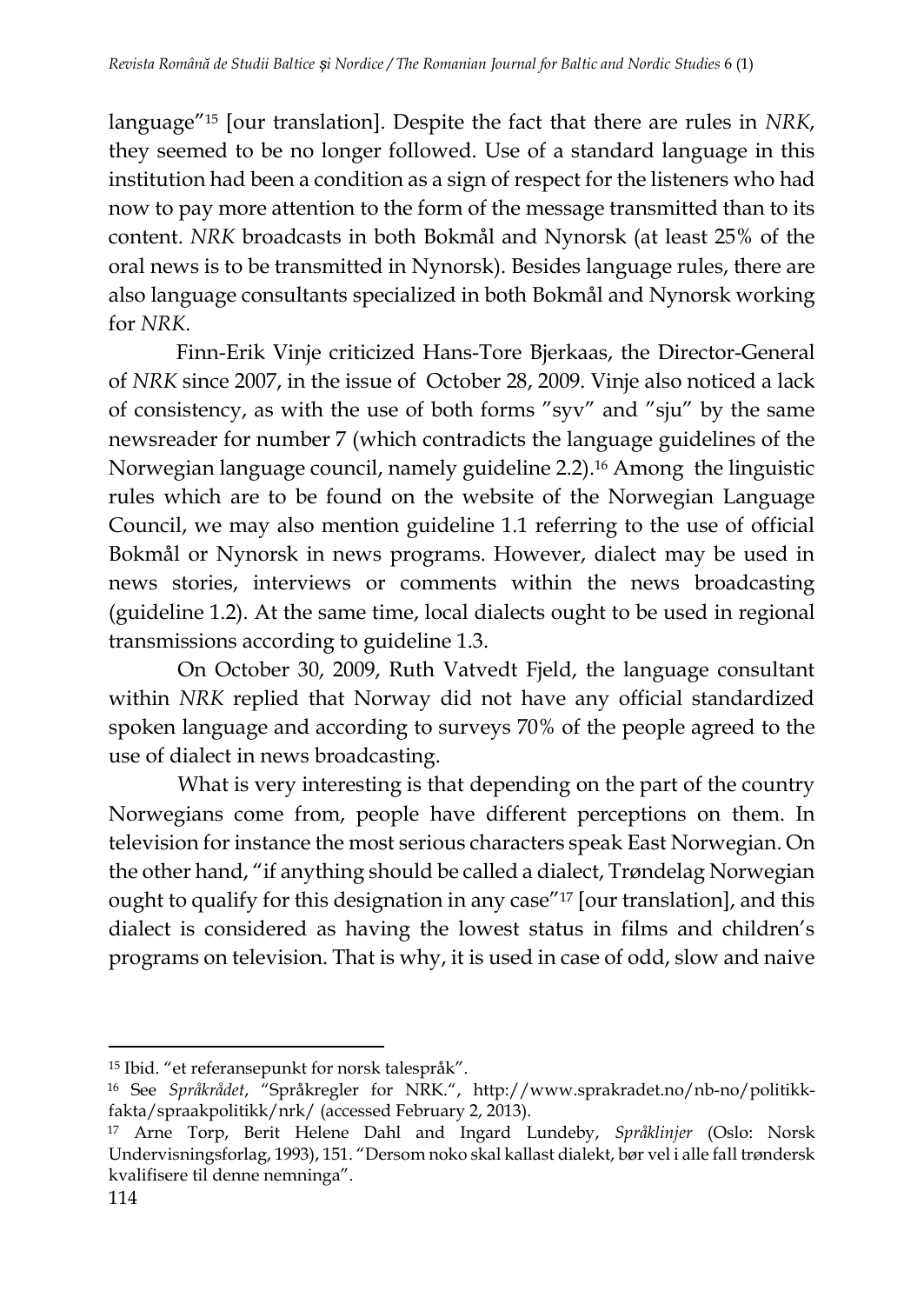characters, speaking a countryside idiom. There also existed some unwritten rules that policemen should also be from Trøndelag and have moustache18.

The Trøndelag dialect is considered as "weird and gives negative associations"<sup>19</sup> [our translation], believes Ann-Kristin Molde, a dialect researcher at the University of Bergen, according to the issue of September 12, 2012. On the other hand, "the passionate and violent children's TV character is often from Bergen"<sup>20</sup> [our translation]. Molde considers that "it is not good that they [children] learn these prejudices so early. When children's TV and films have most of the characters speaking East Norwegian, it shows that we do not have full dialect tolerance in the country. This may influence the child's perception of oneself"<sup>21</sup> [our translation]. If the dialect from Trøndelag has negative connotations, the dialect from Sunnmøre in west Norway (*sunnmørsk*) is associated with something positive, being regarded as resonant, while dialects in North Norway are considered to use bad language.

In dubbed cartoons, there also exist prejudices associated with dialects, as shown in the issue of March 14, 2011. Bergen dialect is used in children's television by nasty or rough animals instead of sweet ones or with bragging, authoritarian and violent people. While the Bergen dialect sounds hard, the one from Southern Norway is soft.

Around 5000 episodes for children are dubbed every year, and this implies several hundred actors. 75% of programs shown by the children's channel *NRK Super* are foreign-produced television series for children. Children play approximately 30-40% of the parts. Since most of the dubbing studios lie in Oslo, East Norwegian is mostly used. Otherwise, dialect is spoken in series dubbed in Volda in a studio belonging to the company NorDubb. On the whole, dubbing has influence on about 500 000 children watching cartoons.

On the other hand, Kristin Melum Eide, professor at the Norwegian University of Science and Technology (NTNU) considers according to the

<sup>18</sup> See Kristoffer Furberg and Sophie Bergersen Moen, "Raringer på barne-tv er trøndere," *Aftenposten,* September 12, 2012, http://www.aftenposten.no/nyheter/iriks/Raringer-pabarne-tv-er-trondere-6988688.html.

<sup>19</sup> Ibid. "rar og gir negative assosiasjoner".

<sup>20</sup> Ibid. "den engasjerte og voldsomme barne-tv-figuren ofte er en bergenser".

<sup>21</sup> Ibid. "Det er ikke bra at de lærer disse fordommene så tidlig. Når barne-tv og -filmer har flest karakterer som prater østnorsk, viser det at vi ikke har full dialekttoleranse i landet. Det kan påvirke barnets opplevelse av seg selv".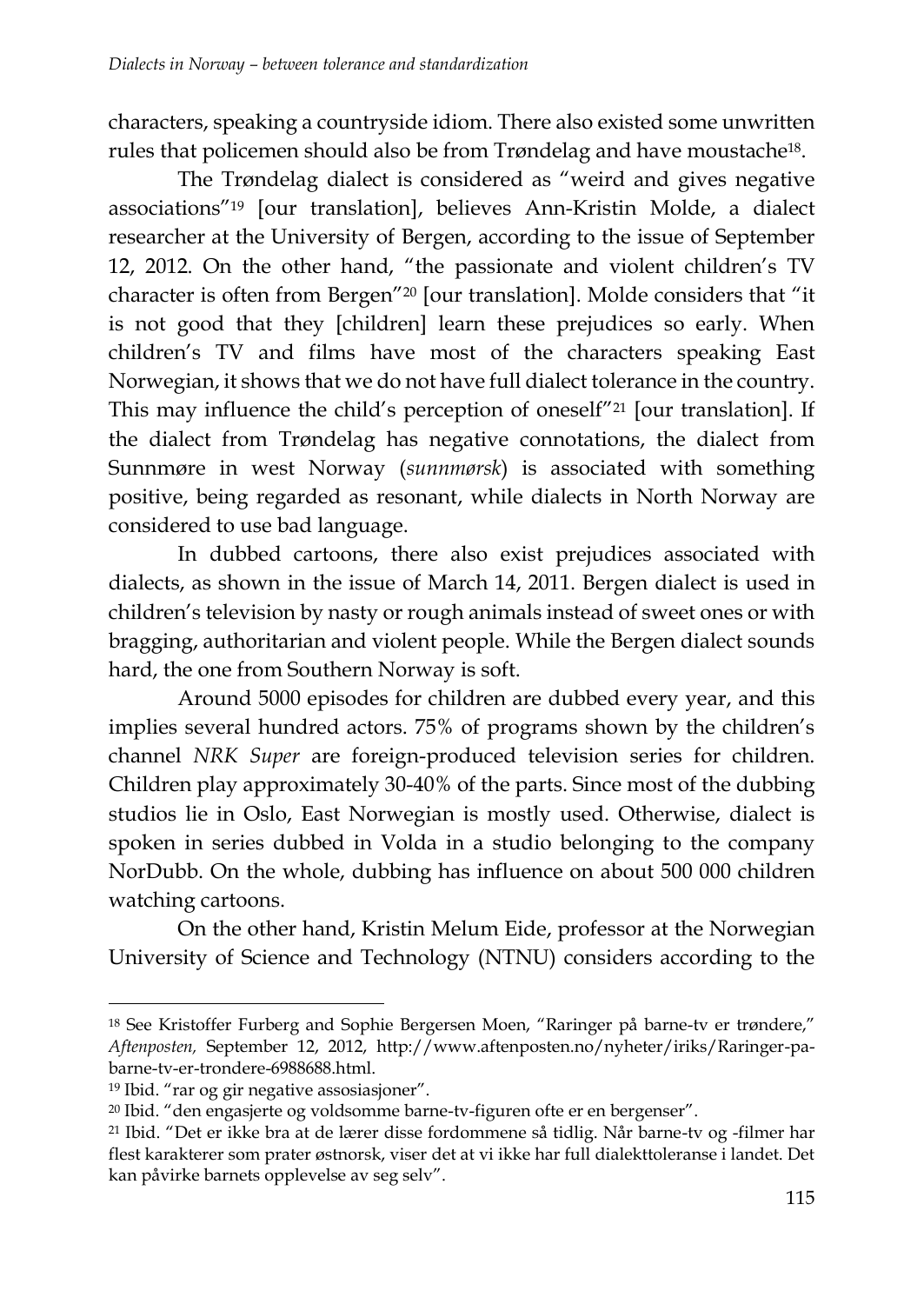issue of September 12, 2012 that "when small children learn many dialects, they will get basic fundamental understanding for languages for the rest of their life"<sup>22</sup> [our translation], that is why it would be preferable that by children's television one should not render the impression that other dialects than East Norwegian are perceived as deviations.

According to the issue of January 27, 2008, the British sociolinguist and academic Peter Trudgill is of the opinion that "the language controversy between Nynorsk and Bokmål has led to a greater linguistic awareness in the Norwegian population than is common elsewhere in Europe, which has given us greater linguistic tolerance and freedom"<sup>23</sup> [our translation]. The use of dialect is related to roots, identity, and tradition. Since people have the liberty all over the country to speak their own dialect in all contexts, this makes it even more difficult for foreigners who want to use Norwegian as a means of communication, and it is most certainly strange for a language spoken by around only 5 million inhabitants in a peripheral state. This means in fact that "learning Norwegian is a lifelong project."<sup>24</sup> [our translation]

The situation is completely different from other countries where one should speak the standardized norm so as to gain respect. The fact that Norwegians are accustomed to linguistic diversity and develop language skills makes them understand also Swedish and Danish more easily. However, foreigners trying to learn Norwegian should not feel it as a burden. Åsta Øvregaard, Assistant Professor at the Department of Language and Communication Studies of Norwegian University of Science and Technology, considers in the article "Når dialekt blir maktspråk", written on January 27, 2008 that "Normalization is a skill, something that requires a bit of practice"<sup>25</sup> [our translation], but something absolutely necessary in the process of integration.

The different dialects used influence as well the babies' ways of expressing themselves, as shown in the issue of January 6, 2010. Thus babies

<sup>24</sup> Ibid. "Å lære norsk er et livslangt prosjekt".

<sup>22</sup> Ibid. "når små barn lærer mange dialekter vil de få en grunnleggende forståelse for språk resten av livet".

<sup>23</sup> Åsta Øvregaard, "Når dialekt blir maktspråk," *Aftenposten,* January 27, 2008, http://www.aftenposten.no/meninger/kronikker/article. "språkstriden mellom nynorsk og bokmål har ført til en større språklig bevissthet i den norske befolkningen enn det som er vanlig ellers i Europa, noe som igjen har gitt oss større språklig toleranse og frihet".

<sup>25</sup> Ibid. "Normalisering er en ferdighet, noe som krever litt trening".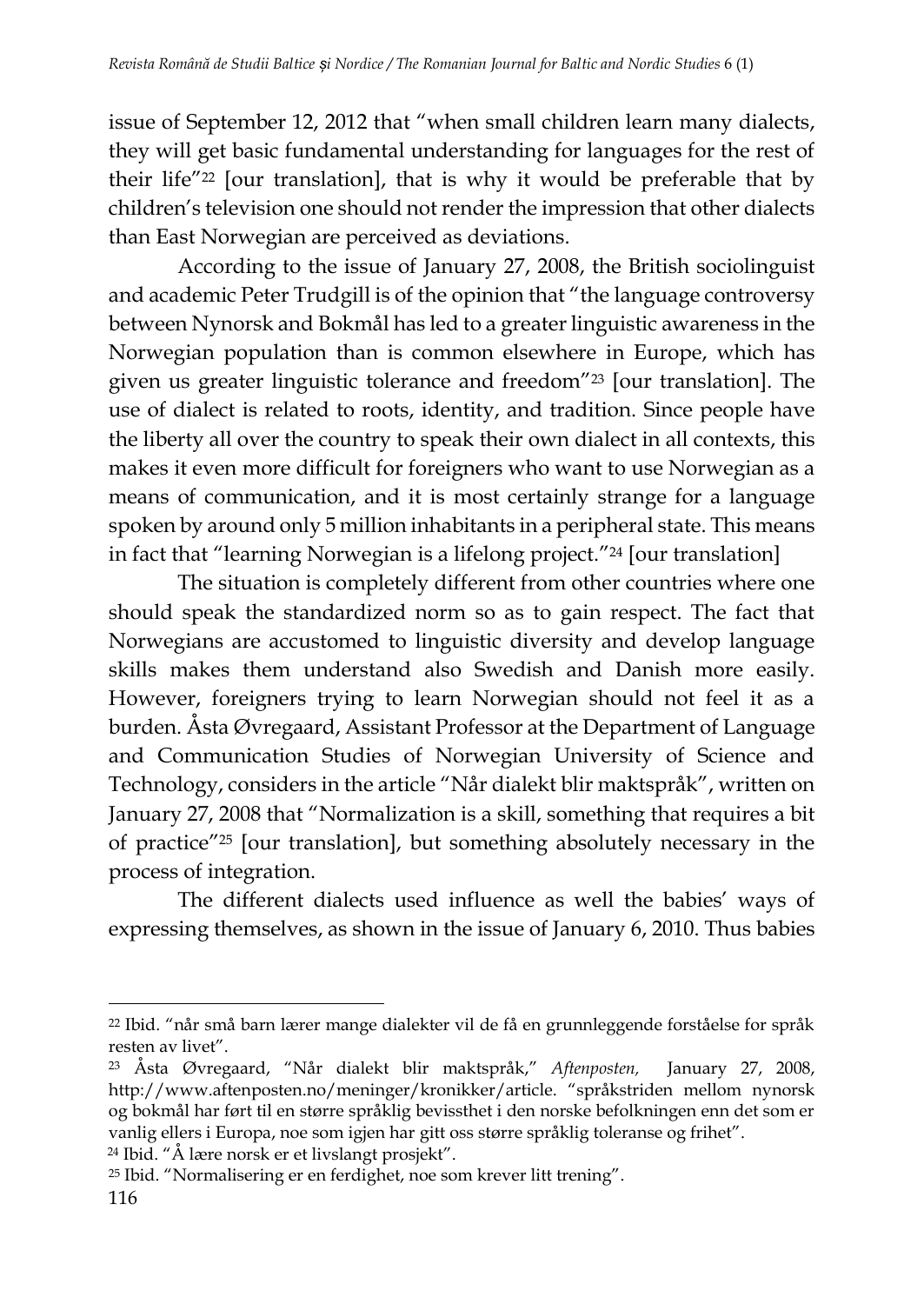cry "on the same melody as the mother and father talk"<sup>26</sup> [our translation]. It is typical of Norway that "in East Norwegian sentences end upwards, while West Norwegian is characterized by the fact that the sentence melody ends downwards"**<sup>27</sup>** [our translation].

It seems that teenagers also use Norwegian dialects rather than English words in phone text messages (SMS). The issue of December 29, 2010 makes reference to a study led by Berit Skog, Associate Professor at the Department of Sociology and Political Science of the Norwegian University of Science and Technology. The study revealed that 57% of the teenagers who answered the questions used dialects and moreover 82% of girls used abbreviations. For instance, teenagers in Trondheim use Trøndelag Norwegian: "Klæm. Gla i dæ" ("Hug. I love you"), instead of the standardized "Klem. Glad i deg", while others use just the abbreviation due to practical reasons: "gid", that is "glad i deg" ("I love you"). Moreover, "the distance from one's own speech to the written language (Bokmål) varies, and when the distance is great and thus the dialect differs markedly from the written language, the stated use of dialect is larger"<sup>28</sup> [our translation].

Regarding the use of dialect at *NRK,* some program hosts prefer to use their own dialects considering it as the safest way of expressing themselves and state that it is more important to let themselves understood and be best possible mediators than speak standardized Norwegian.

However, as far as Norwegian-speaking foreigners are concerned, it may turn frustrating when the variant spoken by Norwegians is very different from the linguistic variant studied by them. Åsta Øvregaard admits according to the issue of July 16, 2008 that "Norwegians' lack of willingness to normalize their language, particularly in interaction with foreigners, is unique in Europe"<sup>29</sup> [our translation].

<sup>26</sup> Knut A. Nygaard, "Babyer skriker på morsmålet," *Aftenposten,* January 6, 2010, http://www.aftenposten.no/viten/Babyer-skriker-pa-morsmalet-5314080.html. "etter samme melodi som mor og far snakker".

<sup>27</sup> Ibid. "i østnorsk ender setningene i hovedsak oppover, mens vestnorsk kjennetegnes ved at setningsmelodien ender ned".

<sup>28</sup> Svein Lie, *Det digitale språket,* (Oslo: Ling forlag, 2011), 62-63. "avstanden fra eget talemål til skriftspråket (bokmål) varierer, og når avstanden er stor og dialekten dermed skiller seg markert fra skriftspråket, er den oppgitte bruken av dialekt større".

<sup>29</sup> *Aftenposten,* "Utlendingguide til norske dialekter," July 16, 2008, http://www.aftenposten.no/nyheter/iriks/article2542307.ece. "Nordmenns manglende vilje til å normalisere språket sitt, kanskje særlig i omgang med utlendinger, er enestående i europeisk sammenheng".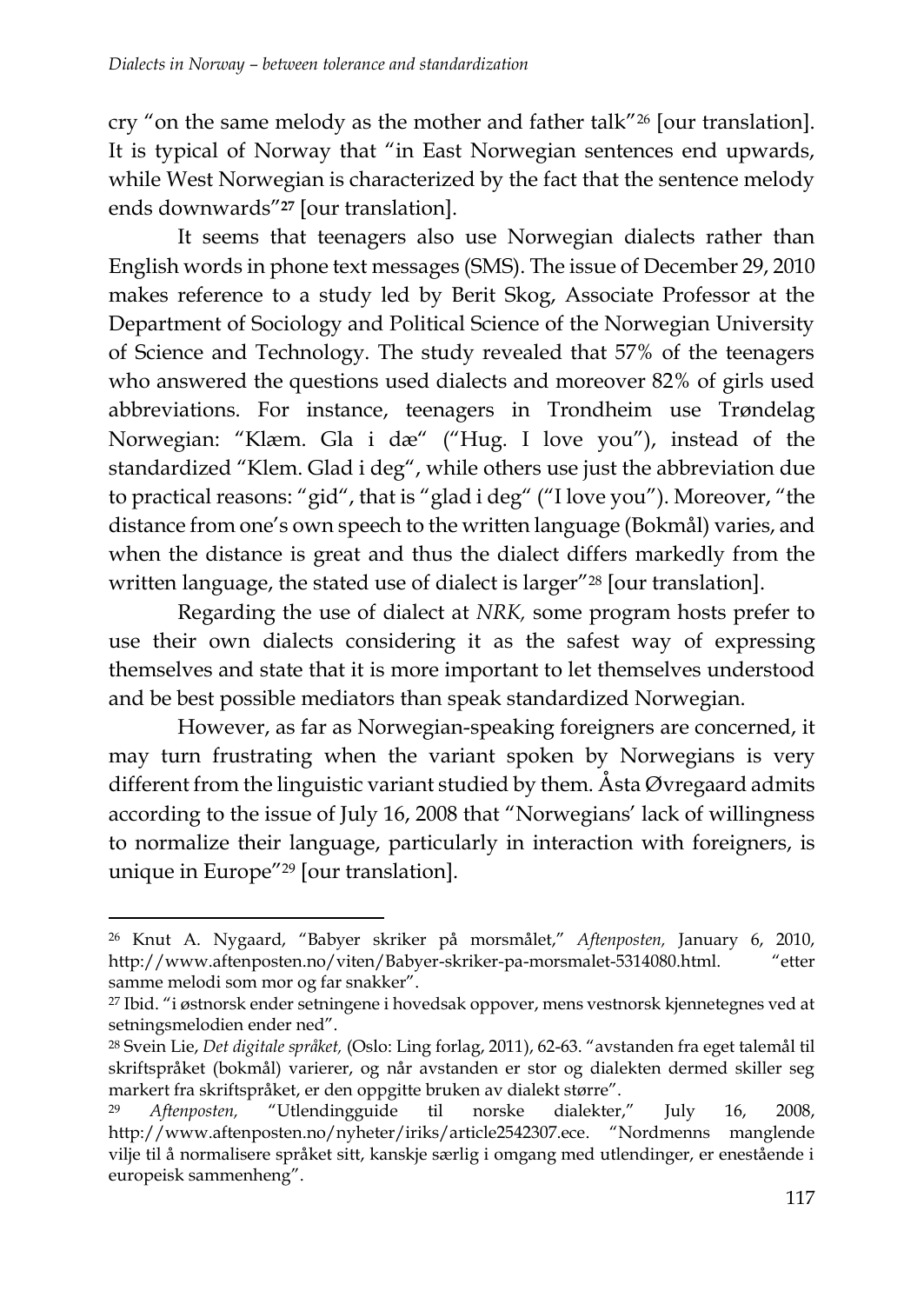## **Conclusions**

Although Norway is one of the most dialect-speaking European countries, and dialects may imply differences in pronunciation, grammar and vocabulary, what is extremely important is that "there is an enormous societal tolerance for linguistic diversity [...] linguistic diversity in Norway is officially recognized and officially protected"30. Despite the fact that "there *is* a variety which has achieved a unique position in the Norwegian speech community"31, this variety is not clearly established as a spoken standard to be used by the people. On the contrary, people are free to speak their own dialect in all situations.

While most listeners are of the opinion that it is good to use dialect in official circumstances, specialists consider that if a standardized form were used, this would lead to a better understanding of the message transmitted by Norwegians and better concentration on what is transmitted. The analysis of recent issues of *Aftenposten* reveals that the debates related to the relationship between tolerance and standardization of the linguistic situation are still actual and far from being solved. It is also our opinion as a Norwegian-speaking foreigner that the use of a standardized spoken form would greatly improve the quality of communication with the native speakers.

### **References:**

#### **A. Books and articles**

Hanssen, Eskil. *Dialekter i Norge.* Bergen: Fagbokforlaget, 2012.

- Husby, Olaf (ed.), Tore Høyte, Sissel Jensen Nefzaoui, Ingrid C. Nordli, Sissel Robbins, and Åsta Øvregaard. *An Introduction to Norwegian Dialects*. Foreword by Peter Trudgill. Trondheim: Tapir Academic Press, 2008.
- Leitre, Arild, Einar Lundeby and Ingvald Torvik. *Språket vårt før og nå*. Oslo: Gyldendal norsk forlag, 1994.
- Leon, Crina. "Diatopic Variation in the Norwegian Language." *Analele ştiinţifice ale Universităţii "Al. I. Cuza" din Iaşi*, vol. VIII-IX (2005-2006): 319-326.

<sup>30</sup> Peter Trudgill, *Sociolinguistic Variation and Change* (Edinburgh: Edinburgh University Press, 2002), 31.

<sup>31</sup> Mæhlum, "Standardtalemål?", 25.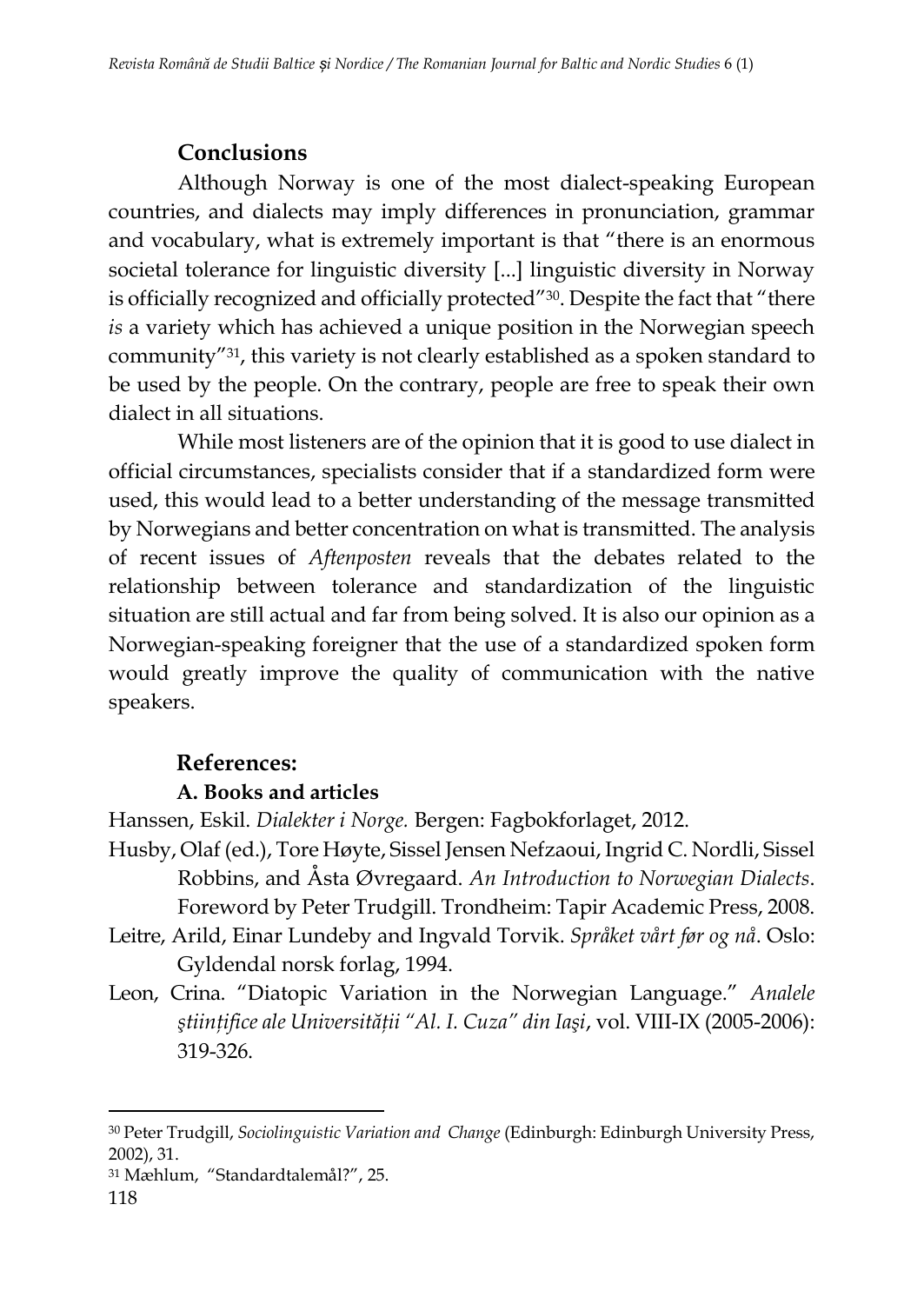Lie, Svein. *Det digitale språket.* Oslo: Ling forlag, 2011.

- Mæhlum, Brit. "Standardtalemål? Naturligvis! En argumentasjon *for* eksistensen av et norsk standardtalemål." *Norsk Lingvistisk Tidsskrift* 27, hefte 1 (2009): 7-26.
- Milroy, James & L. Milroy. *Authority in Language. Investigating Standard English.* New York: Routledge, 1985. Quoted in Mæhlum, Brit. "Standardtalemål? Naturligvis! En argumentasjon *for* eksistensen av et norsk standardtalemål." *Norsk Lingvistisk Tidsskrift* 27, hefte 1 (2009): 7-26.
- Ramsfjell, Berit Sagen, and Finn-Erik Vinje. *Språkkunnskap.* Oslo: Aschehoug, 1984.
- Røyneland, Unn. "Dialects in Norway: catching up with the rest of Europe?" *International Journal of the Sociology of Language 196/197* (2009): 7- 31.
- Swann, Joan et al. *A Dictionary of Sociolinguistics.* Edinburgh: Edinburgh University Press, 2004. Cited in Mæhlum, Brit. "Standardtalemål? Naturligvis! En argumentasjon *for* eksistensen av et norsk standardtalemål." *Norsk Lingvistisk Tidsskrift* 27, hefte 1 (2009): 7-26.
- Torp, Arne, Berit Helene Dahl and Ingard Lundeby. *Språklinjer*. Oslo: Norsk Undervisningsforlag, 1993.
- Trudgill, Peter. *Sociolinguistic Variation and Change*. Edinburgh: Edinburgh University Press, 2002.

# **B. Newspapers and web postings**

- Bjørkeng, Per Kristian. "Barne-TV har skapt norsk dubbing-industri." *Aftenposten,* January 16, 2012. Accessed October 5, 2012. http://www.aftenposten.no/kultur/ Barne-TV-har-skapt-norskdubbing-industri-6742235.html.
- "Dialekter for de dumme i Danmark." *Aftenposten*, March 31, 2011. Accessed October 4, 2012. http://www.aftenposten.no/kultur/ article4078700.ece.
- "Egen dialekt tryggest." *Aftenposten,* December 16, 2009. Accessed October 4, 2012. http://www.aftenposten.no/kultur/article3426145.ece.
- Furberg, Kristoffer, and Sophie Bergersen Moen. "Raringer på barne-tv er trøndere." *Aftenposten,* September 12, 2012. Accessed October 3, 2012. http://www.aftenposten.no/nyheter/iriks/Raringer-pa-barne-tver-trondere-6988688.html.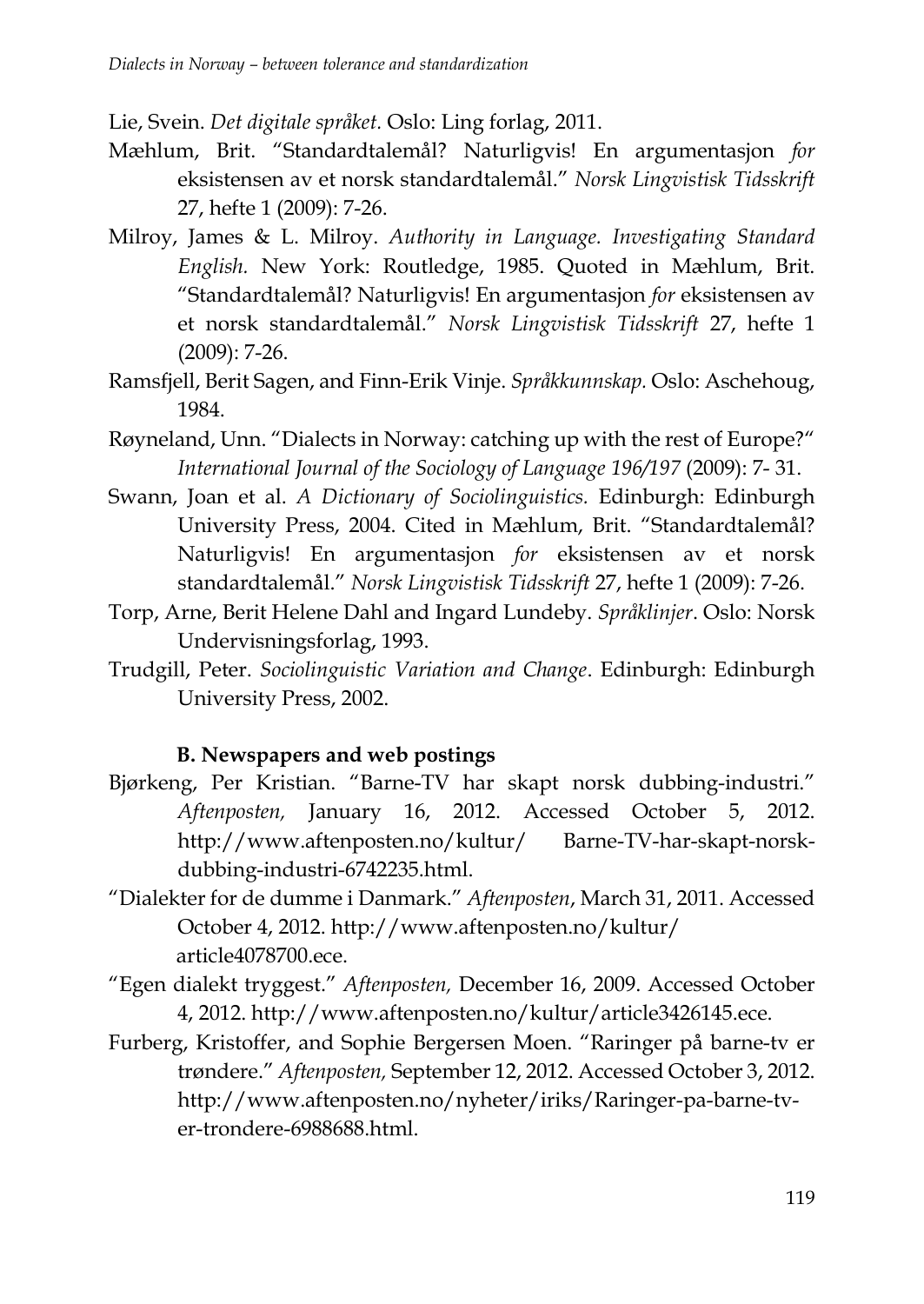- Garvik, Bodil. "Tøffe dyr får bergensdialekt." *Aftenposten,* March 14, 2011. Accessed October 5, 2012. http://www.aftenposten.no/kultur/ film/article4059981.ece.
- Hellesøy, Cathrine. "NRK må ta språklig ansvar." *Aftenposten,* October 30, 2009. Accessed October 3, 2012. http://www.aftenposten.no/ kultur/tv/--NRK-ma-ta-spraklig-ansvar-5588938.html.
- Institutt for språk- [og kommunikasjonsstudier. NTNU.](http://www.hf.ntnu.no/isk/) "[Nordavinden og](http://www.ling.hf.ntnu.no/nos/)  [sola](http://www.ling.hf.ntnu.no/nos/)." Accessed February 3, 2013. [http://www.ling.hf.ntnu.no/nos.](http://www.ling.hf.ntnu.no/nos)
- Institutt for språk- [og kommunikasjonsstudier. NTNU.](http://www.hf.ntnu.no/isk/) "Dialektprøver fra Trondheim kommune." Accessed October 20, 2012. http://www.ling.hf.ntnu.no/nos/?k=Trondheim.
- Institutt for språk- [og kommunikasjonsstudier. NTNU.](http://www.hf.ntnu.no/isk/) "Dialektprøver fra Tromsø kommune." Accessed October 20, 2012. http://www.ling.hf.ntnu.no/nos/?k=Troms%F8.
- Ljosland, Sven Arthur. "Dialekt r qlt på sms." *Aftenposten,* December 29, 2010. Accessed October 4, 2012. http://www.aftenposten.no/ kultur/article3966113.ece.
- Nygaard, Knut A. "Babyer skriker på morsmålet." *Aftenposten,* January 6, 2010. Accessed October 5, 2012. http://www.aftenposten.no/ viten/Babyer-skriker-pa-morsmalet-5314080.html.
- Språkrådet. "Språkregler for NRK." Accessed February 2, 2013. http://www.sprakradet.no/nb-no/politikk-fakta/ spraakpolitikk/nrk/.
- Topdahl, Rolv Christian. "Ikke noe problem." *Aftenposten,* October 30, 2009. Accessed October 4, 2012. http://www.aftenposten.no/kultur/ tv/article3347027.ece.
- "Utlendingguide til norske dialekter." *Aftenposten,* July 16, 2008. Accessed October 5, 2012. http://www.aftenposten.no/nyheter/iriks/ article2542307.ece.
- Vatvedt Fjeld, Ruth. "Bedrevitere har vi ikke bruk for." *Aftenposten,* November 2, 2009. Accessed October 3, 2012. http://www.aftenposten.no/meninger/debatt/ Bedrevitere-har-viikke-bruk-for-6622641.html.
- Vinje, Finn-Erik. "Språksurr i NRK." *Aftenposten,* October 28, 2009. Accessed October 4, 2012. http://www.aftenposten.no/ meninger/debatt/Spraksurr-i-NRK-6622545.html.